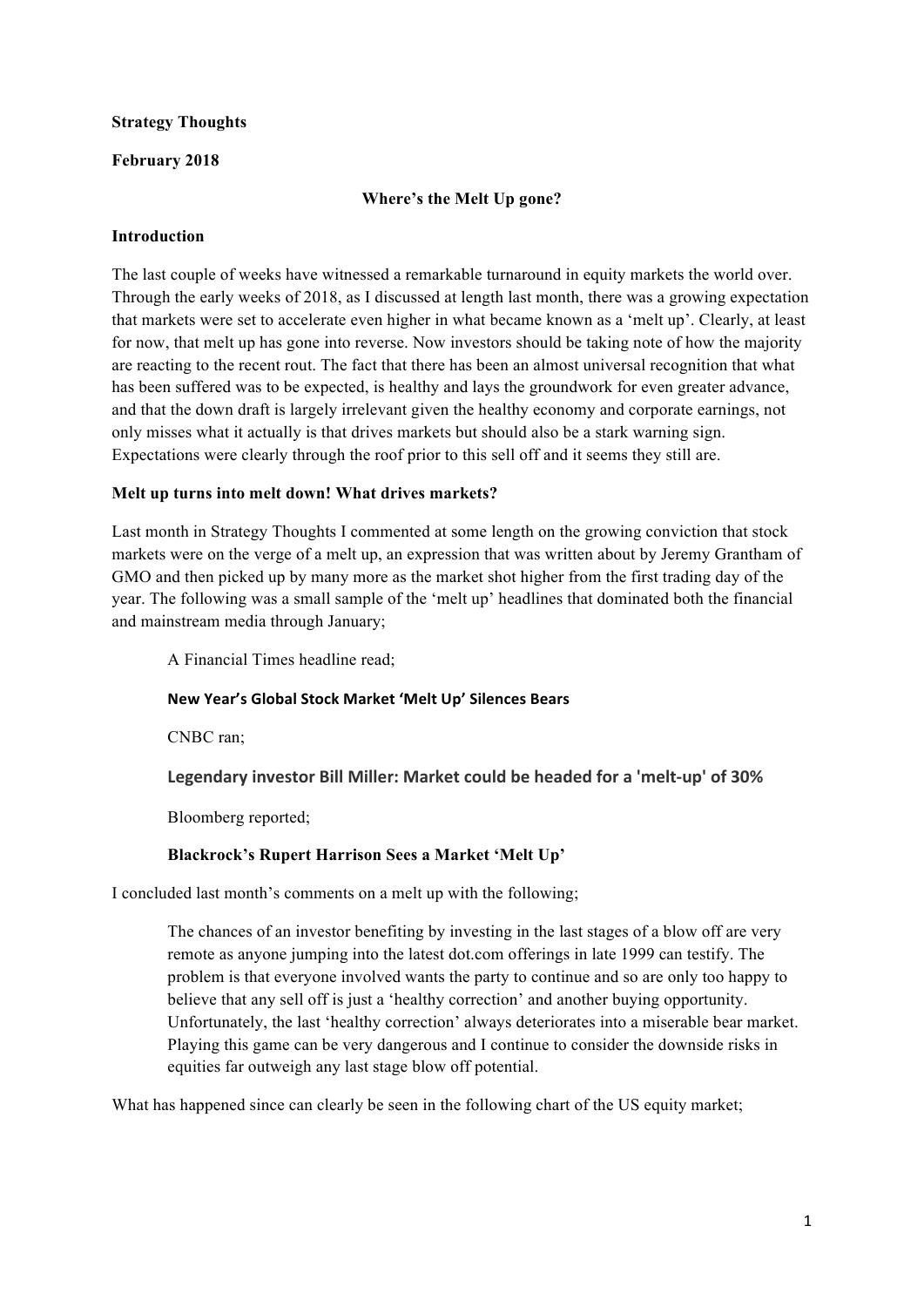

All the supposed 'melt up' of January, and more, has now been lost.

This raises the critical question as to whether the January peak was the peak to the great bull market since early 2009, or is what has been suffered over the last couple of weeks just a so called 'healthy correction'.

Whilst the majority clearly prefer to believe in the latter history may not offer quite such a sanguine perspective, however, perhaps the most disconcerting aspect of the coverage of what has happened is that it continues to overlook just what it is that really drives markets (our collective expectations and the surprises and disappointments they lead to) and takes comfort, erroneously, in the supposed fundamentals and the cause and effect relationship between them and market action. One high profile example of this came in one of president Trump's many tweets.

Up until now I have avoided giving any airtime to the tweets of Donald Trump, however, this morning I had to make an exception when I heard CNBC report the following tweet;

In the "old days," when good news was reported, the Stock Market would go up. Today, when good news is reported, the Stock Market goes down. Big mistake, and we have so much good (great) news about the economy!

The reason for reproducing this tweet is not that I have any sympathy for the president's sentiment or for his desire to take credit for the remarkable surge markets displayed in 2017. I wanted to reproduce the tweet because it gets the heart of what many prefer to believe drives markets, highlights the overly simplistic attitude that so many investors and commentators have been taking to the market, and illustrates the widespread misunderstanding of what really drives markets.

As the market was falling from its record highs the overwhelming message being pumped out was some version of:

- This is great, it is the buying opportunity we have been waiting for.
- This is a healthy correction and allows the markets to reset.
- There is nothing for the average investor to be concerned about, earnings are growing and the economy is set to continue to expand.

All of this was captured in a Bloomberg article immediately after the Dow Jones Industrial Average first plunged more than 1000 points. They ran a story;

# **Buy the dips takes hold**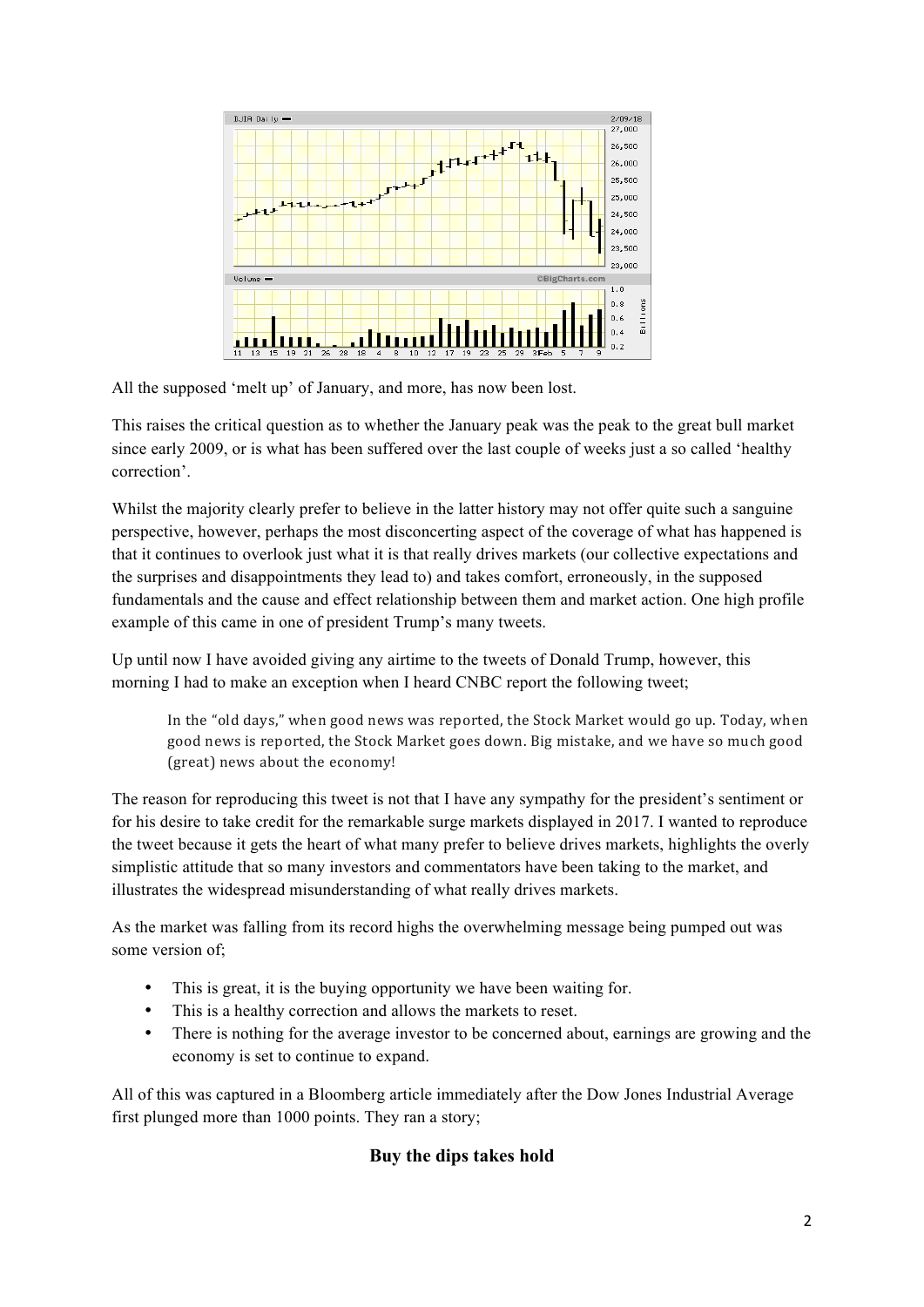The story included the following quotes from market commentators;

- our view is that the medium term fundamental backdrop remains supportive and that one should indeed use the recent dip as buying opportunity
- We view short term moves such as this as attractive opportunities to exploit any over reactions in the market
- So far this pullback looks like a fat-tailed reminder for those short vol, but nothing else too sinister so far.

A week later, after further turmoil and another 1,000 point collapse Bloomberg ran the story;

### **Buy the dip goes mainstream**

The accompanying story pointed out that;

Following the worst day for US equities since 2011, on Wednesday the dip buying phrase was mentioned more than any day since at least 2007.

What the president and all these commentators miss is that markets always, always, peak amid good news and the market will always have been rising into that peak amid a backdrop of ever improving news. What that ever improving news does is build higher and higher expectations on the part of investors, expectations that get harder and harder to surpass, and for the market to continue to rise that is what is required. Not just good news, or even great news, as the president sees it, but phenomenal knock your socks off news. Given the already extremely highly elevated level of expectations on the part of investors the world over, the merely good, or even great news that the president refers to, isn't enough. For a bull market to continue market participants need to be delivered positive surprises, the expected good news is never enough, all bull markets have always peaked amid good news.

Importantly, they have always peaked ahead of an economic down turn and a reversal in earnings. Markets are an immediate barometer of aggregate social mood, on the other hand economic numbers and earnings are always lagging indicators. A review of the official recession dates from the US back to the late seventies shows that on average a recession begins seven months after a bear market begins and the announcement that a recession had begun lags the stock markets peak by 15 months. An investor waiting for a recession to be officially declared and recognised will on average have already suffered a 14% loss.



No recession has ever begun, let alone become obvious and been officially declared, before a market peak. Yet still the media is full of commentators and experts proclaiming that all is fine with the market as there is no recession. There never is until one starts and by then the market is always lower.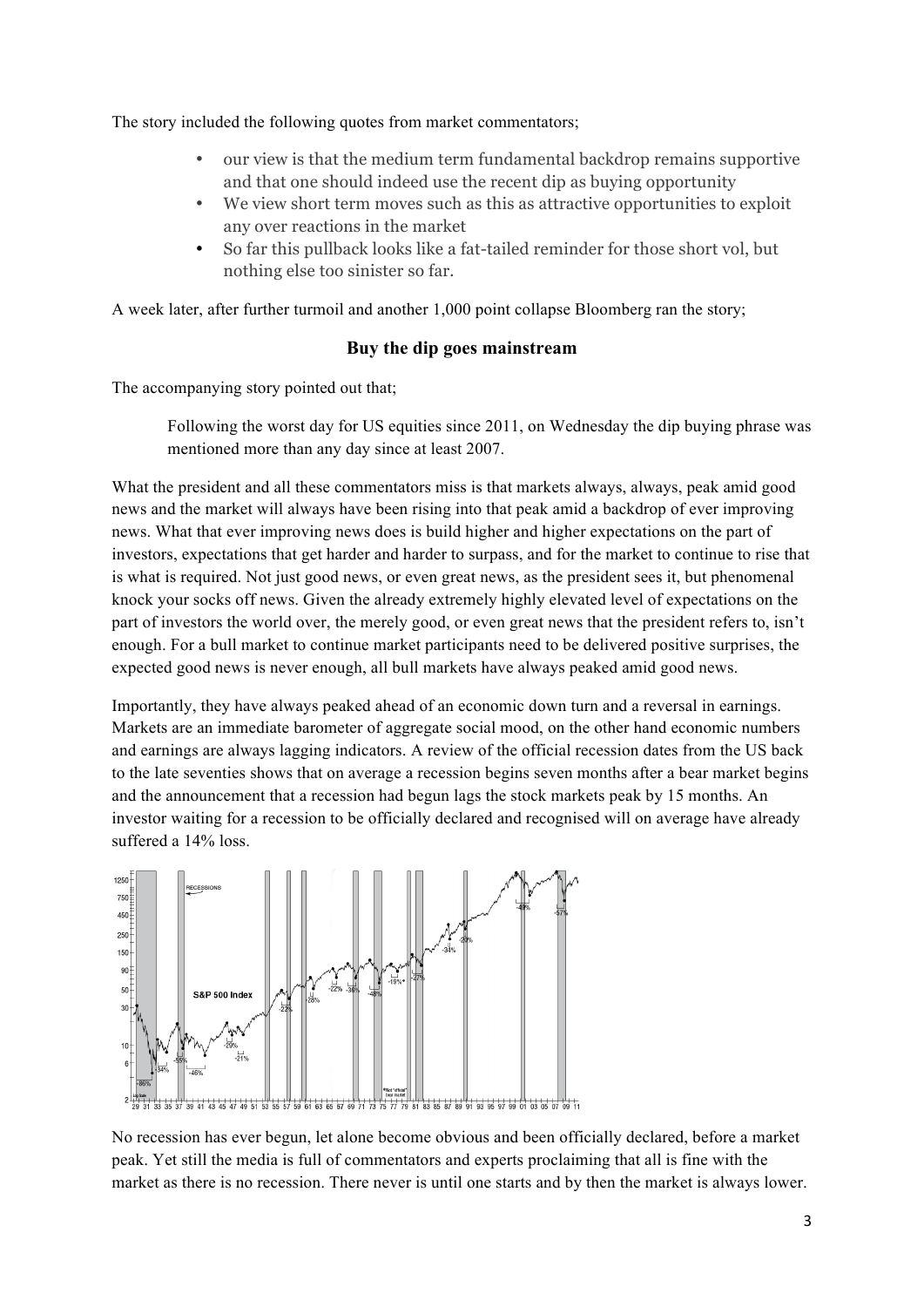In New Zealand the ubiquity of this notion that all is fine as the economy is in good shape was highlighted by an article in a major newspaper authored by a former news reader;

# **Kate Hawkesby: We need to stop calling the market blip a 'bloodbath'**

The article included the following 'sage' observations;

In the grand scheme of things, this is not a bear market, and there's no recession looming.

The experts will tell you our economy and market is in good health, full of low risk, stable, predictable, solid companies so we more than anyone, should be robust enough to trade our way through it. More reason to turn off the alarm bells. Prudent to note that this was a Wall Street issue, not a main street issue.

So while the market movement may well experience a few more trembles before it settles again, what's the very best thing we can do right now? Keep calm and carry on.

Ms Hawkesby's comments captured the essence of what was being heard throughout the world in response to the last couple of weeks of turmoil; the economy is fine and there is no recession, this turmoil is a 'Wall Street' thing not a 'Main Street' issue, and there is no reason to panic, things will be back to 'normal' soon!

The important point that all these seemingly sensible observations miss are; just what it is that drives markets, and just what is cause and what is effect!

What is cause and what is effect in markets has always, and continues, to get confused! The reason for this confusion is understandable, we would like to believe that some neat cause and effect relationship existed to explain market action, it would naturally make investors more comfortable and comfort is what we all instinctively seek. Unfortunately, comfort and success in investment rarely go hand in hand, and if they do it tends not to last long and always ends badly. What most investors and commentators fail to appreciate is that the reason the market has been as strong as it has been is because the economy and all the other supposed fundamentals look as good as they do.

Not only do corporate earnings and economic numbers lag the stock market, unfortunately, the forecasts of those who attempt to forecast earnings and the economy end up lagging the things they are trying to forecast. So don't expect to see too may headlines about a recession or a profits collapse until after such an event has already begun. More importantly, investors should take no comfort from the measured outpourings of economists and analyst in the wake of the recent rout.

#### **Lessons from the past. "Oh Yeah?"**

The early stages of bear markets have always, and will continue to be, dominated by similar comments to those detailed above. All bear markets begin as 'healthy corrections' and the economy and earnings always look fine. Anyone waiting for a recession or earnings collapse to be obvious will likely have suffered almost all of whatever the bear market has to offer. This was seen through the early, and even mid, stages of the bear market associated with the Great Recession and global financial crisis, the early stages of the collapse following the Dotcom bust, and historically in the early stages of what would become the Great Depression. This was beautifully summarised in a little book by Eward Angly titled 'Oh Yeah'. This book was originally published in 1931, well before the final low in the US market was seen, and it captures in quotes from famous commentators of the time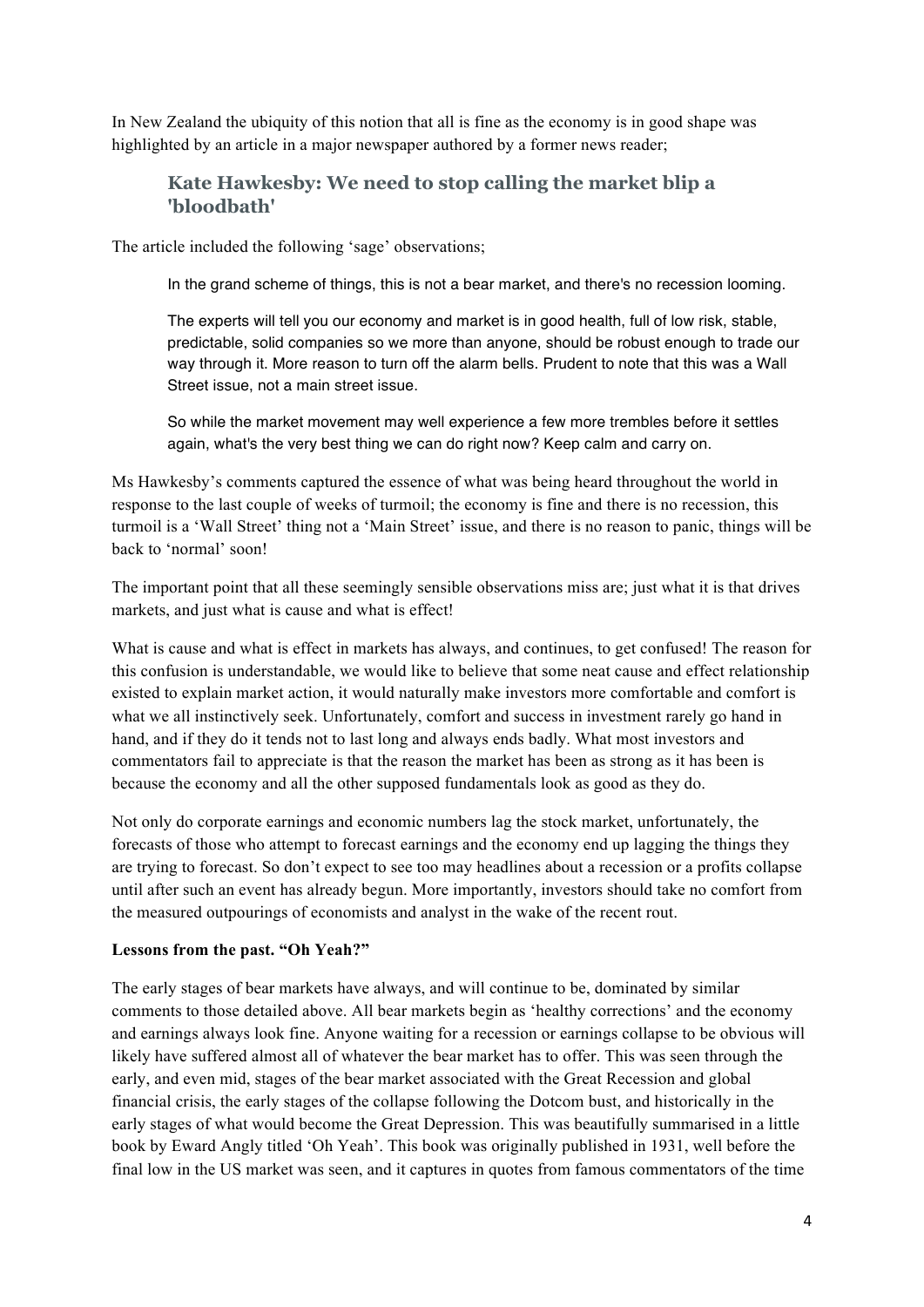the evolving attitudes as the market collapse progressed. In the early stages they were universally positive. Some examples include;

- On October the  $26<sup>th</sup>$  1929, with the market down but only a couple of days ahead of the Crash, The Wall Street Journal reported, "Conditions do not foreshadow anything more formidable than an arrest in stock activity….Suggestions that the wiping out of paper profits will reduce the country's real purchasing power seem far fetched."
- In the immediate aftermath of the two day Crash in 1929 John D Rockefeller Sr was quoted stating, "Believing that fundamental conditions of the country are sound and that there is nothing in the business situation to warrant the destruction of values that has taken place on the exchanges during the past week, my son and I have for some days been purchasing sound common stocks." He went on to say that they intended to continue to do so.
- In his New Year's message of 1930 Andrew Mellon, the secretary of the treasury, wrote, "I see nothing, however, in the present situation that is either menacing or warrants pessimism."
- Less than two weeks later the secretary of commerce, Robert Lamont, was quoted "Reports to the Department of Commerce indicate that business is in a satisfactory condition."
- On January  $26<sup>th</sup>$  1930 the president of the New York Stock Exchange said "The psychological effect of stock market activities on business is, I think, usually overemphasized…I do not think that the fall in security prices will itself cause any great curtailment in consumption, and the trade figures thus far available seem to bear this view of the matter."
- Finally, the noted economist of the time, Irving Fisher, was quoted in the New York Herald Tribune a week before the Crash with a comment eerily reminiscent of those being heard today, "I believe the breaks of the last few days have driven stocks down to hard rock. I believe that we will have a ragged market for a few weeks and the beginning of a mild bull movement will gain momentum next year."

History has repeatedly shown that the vast majority do not see the start of a bear market coming, they take comfort from supposedly healthy 'fundamentals' and extrapolating the positive market movement that preceded the peak, and see any selloff as a 'healthy' correction and a buying opportunity. It is therefore interesting to look back historically for any period when investors were hearing the opposite advice, that it is a good time to sell. Not surprisingly such advice is never heard anywhere near a peak, when it would be of most value.

# **Buy the dip or sell the rally?**

Just as investors are inundated with seemingly sensible and measured counsel to 'buy the dip' in the early stages of a bear market it perhaps makes sense that the opposite is seen during the early stages of a bull market. After any lengthy bear market expectations on the part of investors have been repeatedly knocked back and so eventually reach a point where, so long as the end of the world doesn't actually happen, whatever does occur is actually better than expected and a positive surprise. This is when markets bottom. Bottoms do not occur because the news suddenly becomes positive, rather they happen because the news, whilst bad, is just not as dire as the majority fear. Understandably these bottoms are not universally embraced as most commentators can only see a continuation of what has already been suffered. This was most recently seen through the early months of 2009. In what can now be looked back upon as being the early stages of the current bull market fear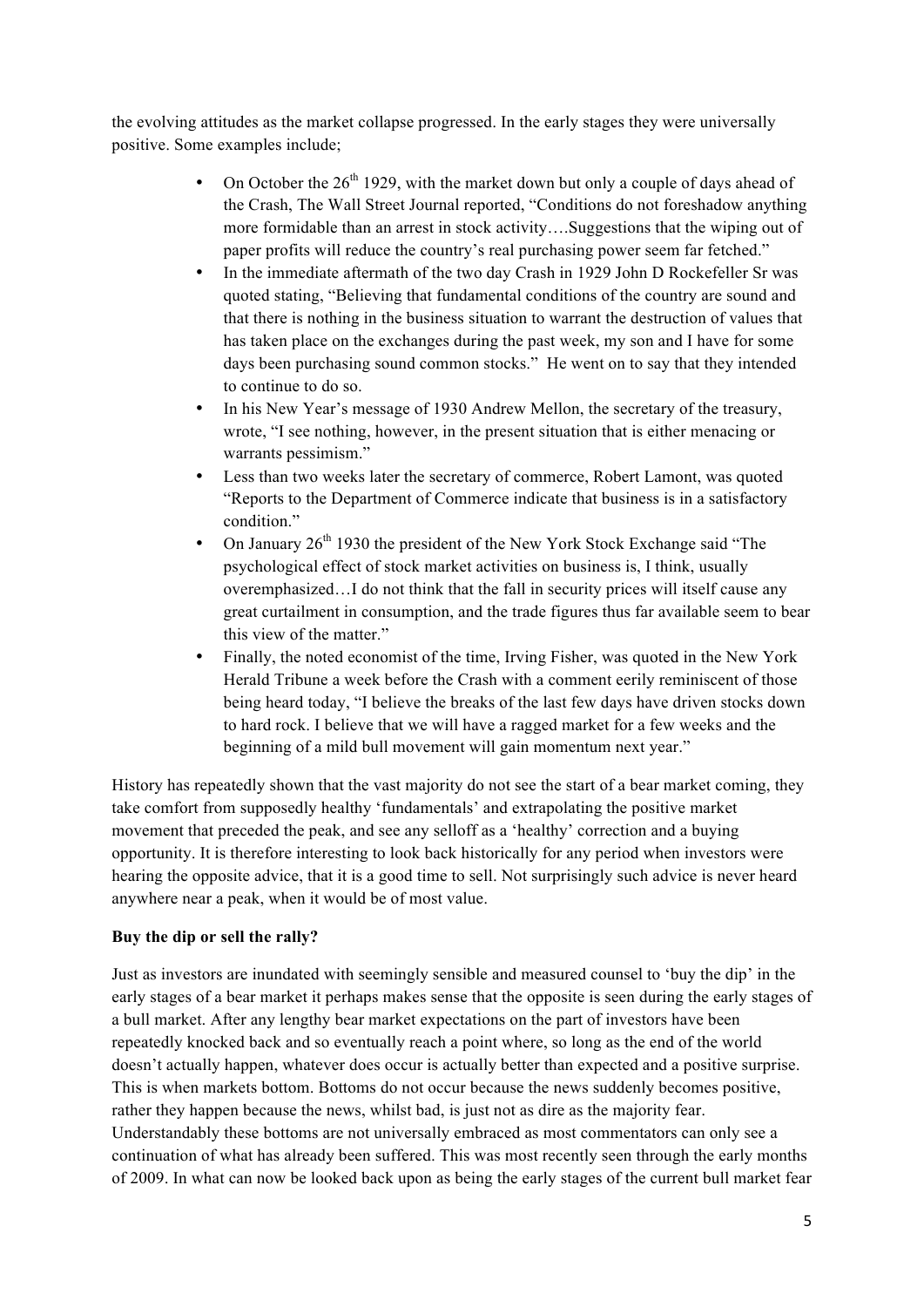of financial Armageddon was rampant, economic and earnings forecasts were dire at best and there was a very clear and pervasive conviction that rallies should be sold as two headlines from Bloomberg in March 2009 illustrate;

# *Morgan Stanley Says Sell Best S&P 500 Rally Since '38 March 30*

*(Bloomberg) -- Investors should sell U.S. stocks following the steepest rally since the 1930s because earnings are likely to keep weakening, according to Morgan Stanley.*

# *Bank of America's Bernstein Says Sell Bank Stocks After*

*Rally March 23 (Bloomberg) -- Investors should sell bank stocks after they rallied 12 percent today because the Treasury Department's plan to buy toxic assets won't stop profits from dropping, Bank of America Corp's Richard Bernstein said.*

That sentiment continued to dominate as the headline below from the Daily Telegraph on  $7<sup>th</sup>$  April illustrated;

# George Soros warns shares will fall further

Stock markets slumped for a third day in a row as a welter of warnings that last week's bounce was no more than a "bear market rally" ended hopes of a sustained recovery.

And it continued into July;

# *Morgan Stanley's Todd Says 'Sell Into' Stock Rally July 22*

*(Bloomberg) -- Morgan Stanley's Jason Todd, one of Wall Street's two most bearish equity strategists, said investors should "sell into" a rally that has pushed the Standard and Poor's 500 Index to an eight-month high.*

By the time the last of these 'sell the rally' headlines appeared the Dow Jones Industrial Average had surged ahead by almost forty percent. Incredibly, with the markets having rallied for an incredible almost nine years, and having tripled from the point when this July 2009 headline appeared, attitudes have shifted through a full 180 degrees.

Investors should clearly have taken no notice of the caution so widely espoused nine years ago, equally they should not be taking any comfort from the widespread complacency surrounding the last two weeks of turmoil. They should also not be taking any comfort in the idea that somehow what has just been seen, on Wall Street in particular, is the result of high speed computer driven trading and therefore in some way an anomaly that can be overlooked.

# **Blame the machines?**

In the immediate aftermath of the massive falls and swings in the major averages over the last few days the 'blame' has been squarely laid at the feet of those that provide leverage, especially through esoteric leveraged ETF's, and the algorithmic or quatatative traders who apparently can react and trade in a nano second. This is an understandably remarkably similar response to that seen after the so called 'Flash Crash' of 2010. There may be a grain of truth or substance to this view, but it is far from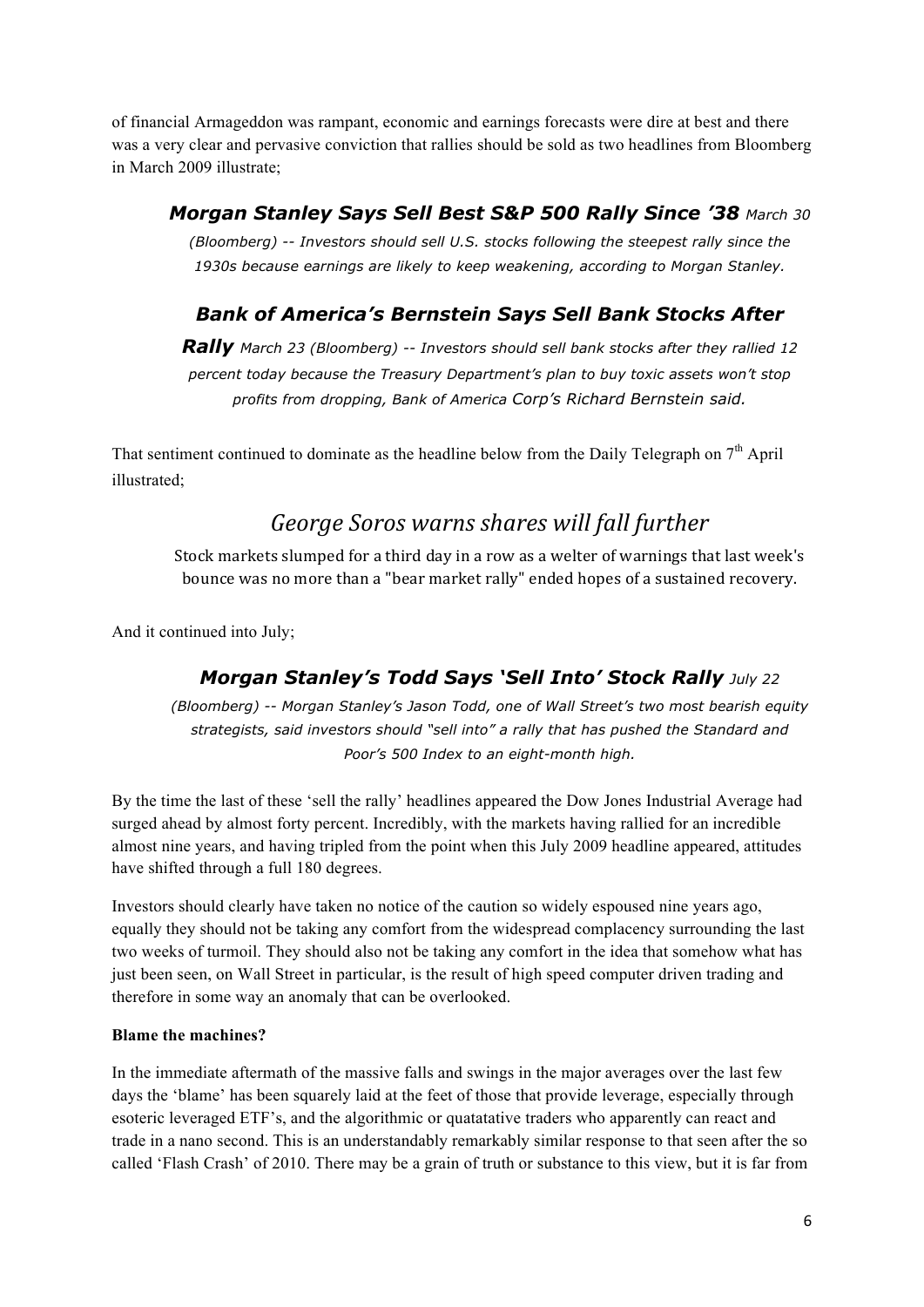the whole story. One day crashes have occurred in the past, long before computer driven trading, and intraday swings such as that seen on Monday  $5<sup>th</sup>$  February and Tuesday  $6<sup>th</sup>$  February, when the Dow Jones Industrial Average swung in a range of nearly 1600 and 1200 points respectively (6.5% and nearly 5%) have certainly been seen before.

A study of the largest one day percentage falls reveals that 12 of the 20 largest one day falls occurred before the 1980s when computers began to get involved in trading. These included the massive falls in 1929 around the crash and the subsequent very volatile period into the 1930s, but also included more isolated plunges such as the 12% fall on December 18<sup>th</sup> 1899 and a more than 8% fall on  $14<sup>th</sup>$  March 1907. An even more extreme history can be seen on the upside where 17 of the 20 largest one day gains occurred before the advent of computer driven trading.

It should also be remembered that so called Flash Crashes occurred in the pre computer era. On the 28<sup>th</sup> May 1962 the Dow Jones Industrial Average went into apparent free fall, memories of the crash thirty nine years earlier were raised as the market plunged and it was standing room only in the customer rooms of brokerage houses. The market ultimately closed down 5.7% on the day and then fell further the following day before rallying close to 5% by the end of the day. Violent intraday swings are nothing new and they certainly can't be simply dismissed as the dark side of high frequency computer driven trading.

Writing about the Flash Crash in 2010 Jason Zweig of the Wall Street Journal presciently concluded;

The crash of 1962 is a reminder that markets always have been messy and that investors' morale always has been fragile. What's more, the problems the regulators sought to solve nearly a half-century ago are still with us today. They probably will be tomorrow, too.

Markets are messy, they are not neat or orderly reflections of the overall economy or business conditions, rather they are reflections of the aggregate expectations of investors and the ebb and flow of those expectations as surprises and disappointments are confronted. Technology at the margin may accelerate or exaggerate some market moves, but over the long haul markets have always moved from being historically very cheap, when expectations are historically depressed, to historically very expensive, when expectations are through the roof. Recently many stock markets, but the US in particular, have been historically very expensive and when the consensus starts to forecast a melt up one would have to say expectations were very stretched. Amid such an environment even tiny disappointments can produce major market reactions.

# **Bitcoin FOMO, a further follow up**

Bitcoin peaked at \$20,000 just days after my comments urging caution in the December edition of Strategy Thoughts. I followed those comments up last month when the crypto currency had by then fallen by 40% in less than two weeks, a crash that wiped \$130 billion of its total capitalisation, with still further cautionary remarks. I wrote;

If this had been a market, or even a stock whose market capitalisation had fallen by \$130 billon the headlines would have been dire. This wasn't the case for Bitcoin. On Christmas Eve Bloomberg ran the following story;

# **Wall Street Strategist Sees Bitcoin's Friday Price Plunge as 'Healthy'**